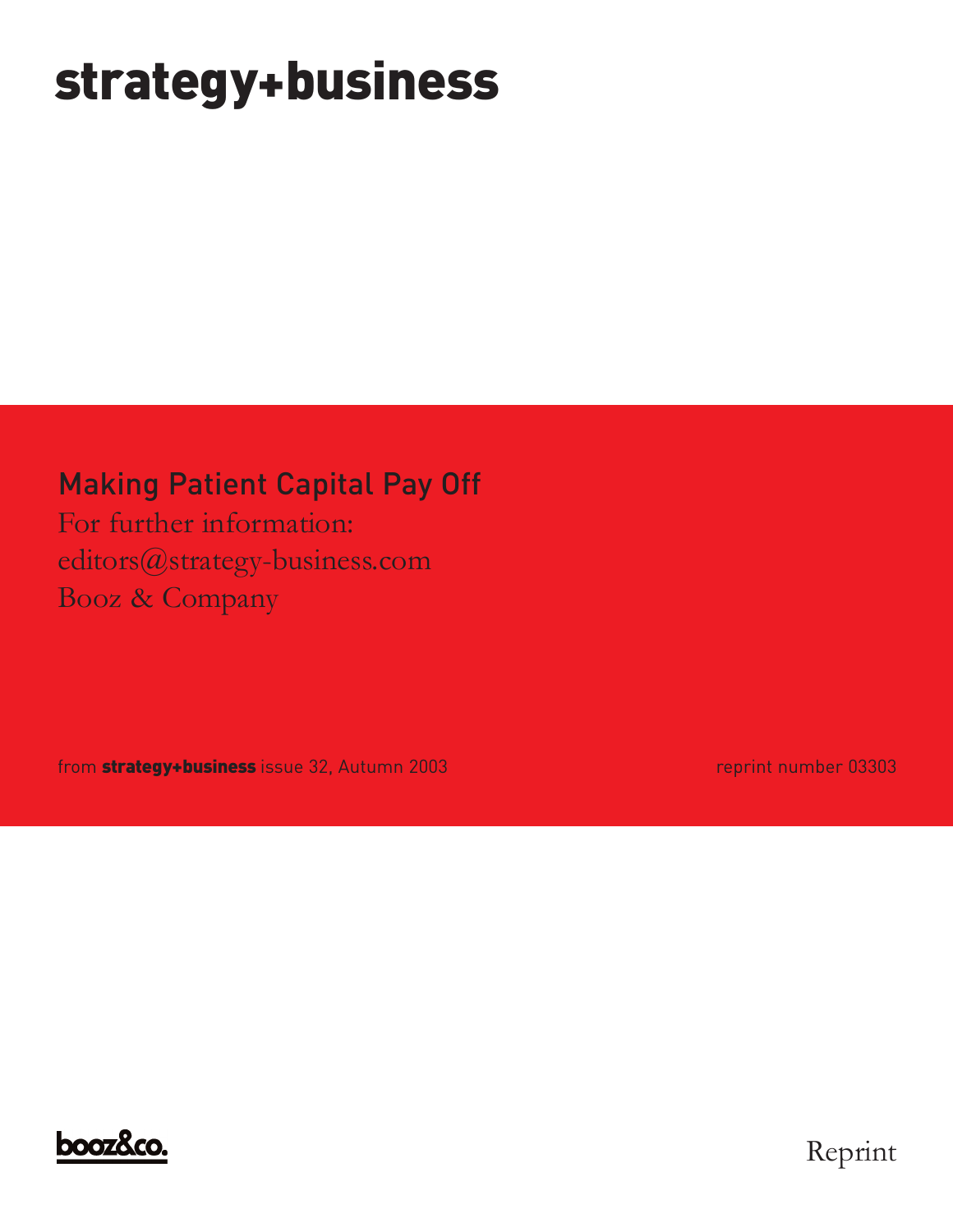## Making Patient Capital Pay Off

What transforms a craze into sustained growth? Trust.

#### **by Art Kleiner**

rom a purely technological standpoint, this should be a great time to be an entrepreneur. Computers are more and more powerful. Many scientific and technological fields — basic

physics, biotech, materials science, military technology, and, most important, energy — are poised for breakthrough innovation. As futurist Peter Schwartz writes in his new book, *Inevitable Surprises: Thinking Ahead in a Time of Turbulence* (Penguin, Gotham Books, 2003), the predominant fuel for automobiles in 2025 is currently a toss-up: It could remain gasoline, or that could be replaced by hydrogen (through fuel cells), natural gas (through turbines), electricity, or some hybrid. Companies that provide the winning fuel sources could end up dominating the next industrial infrastructure for decades. The last time such promise and uncertainty existed was the turn of the 20th century, when nobody knew for sure whether steam, gasoline, or electricity would become the fuel of choice for horseless carriages. Formulation<br>
Formulation<br>
Physics, bit<br>
Physics, bit<br>
Physics, bit<br>
Physics, bit<br>
Physics, bit<br>
Physics, bit<br>
Physics, bit<br>
Physics, bit<br>
Physics, bit<br>
Physics, bit<br>
Physics, bit<br>
Physics, bit<br>
Physics, bit<br>
Physics, bit<br>

Yet, in this jittery postbubble

economy, the capital necessary to fund the next wave of technology is a lot harder to raise than it was a few years ago. It 's not that capital is in short supply. Nor is there any shortage of places to invest it. A friend of mine, plugged into venture capital circles, says he is continually approached by entrepreneurs asking if he can put them in touch with potential angels. "I know lots of people with money, " he tells them. "But they're not interested in talking to you, or anyone else, right now. "

Traditionally, the kind of investment that supports long-term innovation is known as patient capital. When patient capital is scarce, its champions, such as Harvard University strategist Michael Porter and former Secretary of Labor Robert Reich, tend to blame tax and fiduciary laws, which promote short-term investments. But the real shortage is trust.

How are the potential leaders of the next industrial revolution supposed to finance themselves? In January, that question led me to visit Plug Power Inc., a small (320 employees) company based near Albany, N.Y., where trust and patience are being explicitly invoked

strategy + business issue 32

strategy+business issue 32

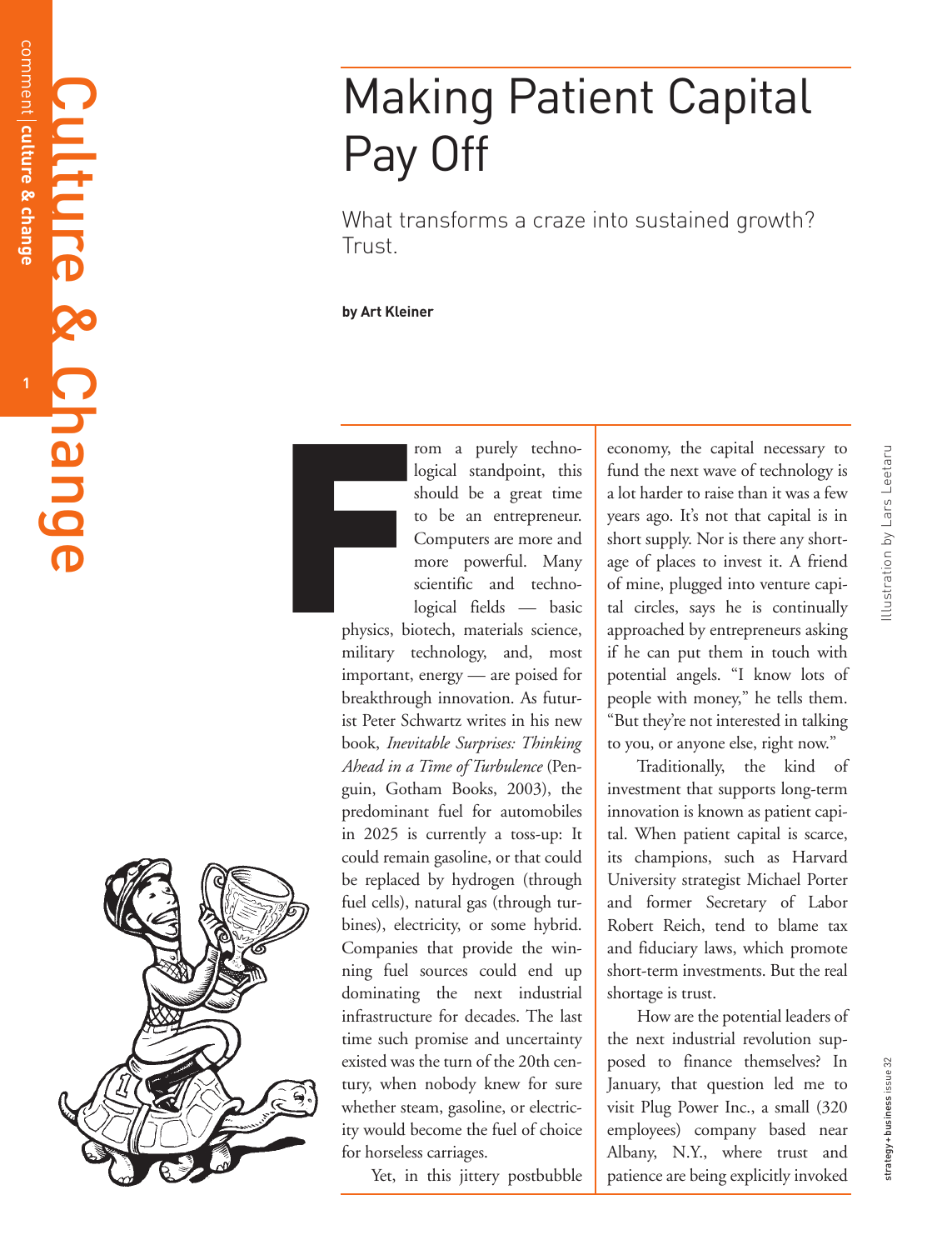**2**

as the foundation for the company's success.

### **Turnaround Artist**

As one of the first independent commercial producers of hydrogen fuel cells, Plug Power has depended on the confidence of investors since its inception. Founded in 1997 as an offshoot of Mechanical Technology Inc., itself an offshoot of a General Electric Company technology lab venture composed mostly of former GE engineers and scientists, Plug Power rode the roller-coaster of the dot-com boom from \$15 per share at its IPO to a peak of \$157 in February 2000 and then back down below \$7, where it has stayed ever since. On the way down, the company went through a crisis: Founder

He has close-cropped gray hair, rugged features, and the wrestlerlike build of someone who got into a lot of impulsive fistfights in his youth. But behind this he has both a gentle manner and an assertive edge, which comes through in his thoughtful outspokenness. Dr. Saillant argues, for instance, that CEOs should be fired or financially penalized when layoffs occur on their watch. He says they should have seen the problems brewing in time to forestall job losses.

At Ford, he built his career by getting startup operations off the ground in Mexico, Hungary, Thailand, and India and by rescuing troubled component-production plants in the United States, China, and Northern Ireland and making

### Plug Power can survive only if its employees and investors take on a seventh-generation ethic.

and former CEO Gary Mittleman abruptly resigned in mid-2000, and a series of lawsuits followed.

The current CEO, Roger Saillant, was recruited in December 2000, by which time the share price had fallen below \$20 and was still going south. An unlikely choice to lead the troubled company, Dr. Saillant was a first-time CEO, and neither an energy expert nor an experienced entrepreneur. He was a 55-year-old car guy from Detroit, a production-executive-cum-troubleshooter who had risen through the engineering and manufacturing ranks at Ford Motor Company.

I met Dr. Saillant when he was at Ford; we both traveled in organizational learning circles. He looks like a stereotypical Marine sergeant:

them profitable. Typically, he did this by talking with local employees until he understood their fundamental aspirations. In the highunemployment environment of Belfast, Ireland, this meant job security for local children. Although the plant was on the verge of being closed, Dr. Saillant set up 22 apprenticeship slots for local young people; that spurred a renewed sense of trust. The plant turned around and began to thrive.

At Plug Power, Dr. Saillant is facing a different set of troubles, among them the tension between rapidly dwindling cash flow and a slow development time frame for Plug's main products. Fuel cells are batterylike capsules that use chemical reactions to produce electricity,

**Art Kleiner** (art@well.com) is the "Culture & Change" columnist for *strategy+ business*. He teaches at New York University's Interactive Telecommunications Program. His Web site is www.well.com/user/art. Mr. Kleiner is the author of *The Age of Heretics* (Doubleday, 1996) and *Who Really Matters: The Core Group Theory of Power, Privilege, and Business Success* (Currency Doubleday, 2003).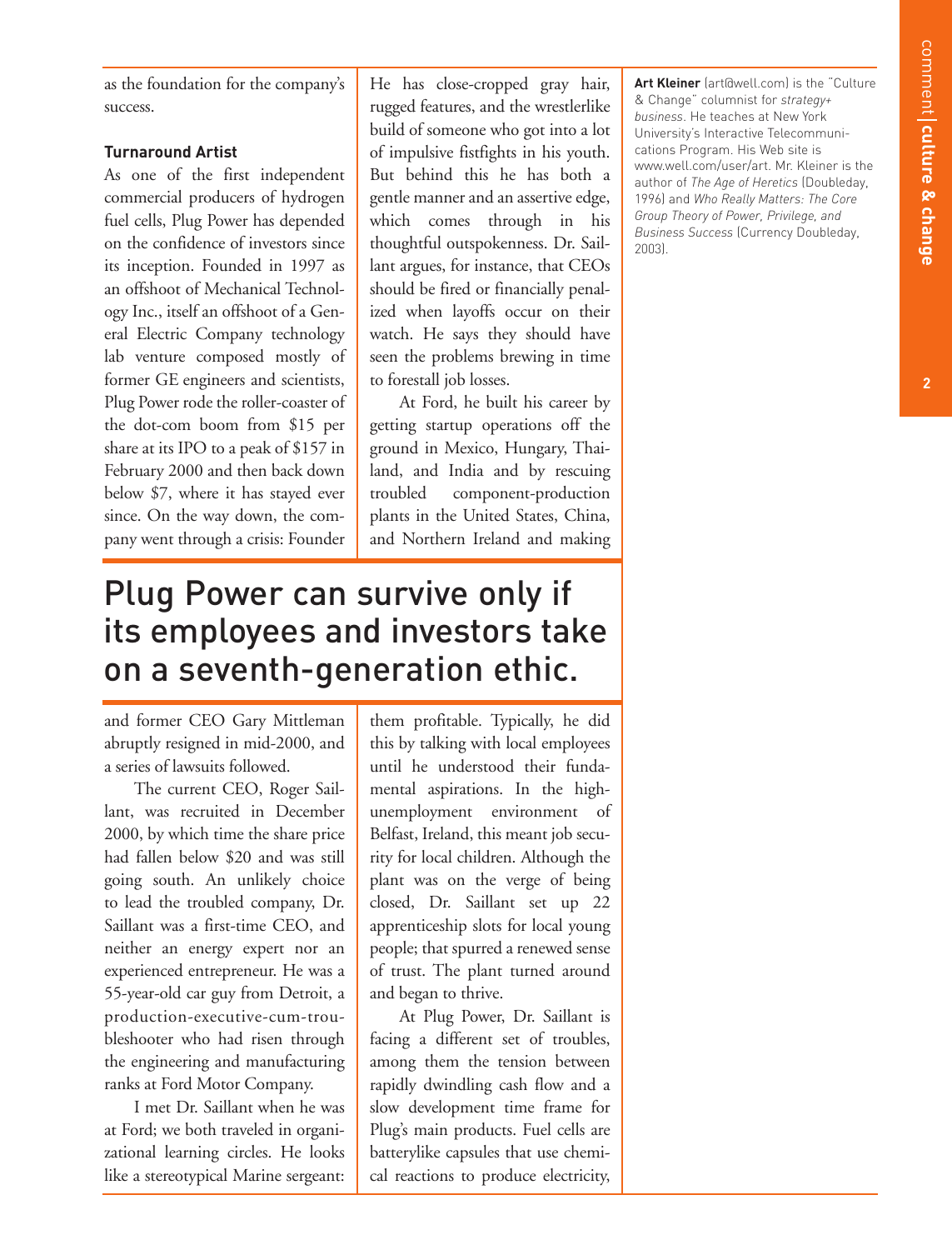with natural gas or pure hydrogen as the raw material. The devices can be small enough to fit inside cell phones, or large enough to power automobiles and buildings. Compared with conventional internal combustion engines, fuel cells are not just cleaner (they emit pure water as waste), but also more versatile (they combine easily with other technologies), quieter (they run silently), and more efficient. But most energy experts say it will take another five to 15 years before the devices are cheap enough to become

who, just a year earlier, were paper millionaires. They assumed they would change the world *and* grow rich. But all that wealth had been snatched away. As Dr. Saillant put it (in a talk to a class taught by MIT management lecturer William Isaacs): "They were angry, frustrated, and expressing that frustration in all directions."

They also had reason to wonder if the company would survive. One bearish investor's newsletter (*Grant's Investor*, a spin-off from the betterknown *Grant's Interest Rate Observ-*

### When a company uses values as a litmus test, there's enormous pressure on the CEO and other executives to walk the talk.

widespread in homes, vehicles, or elsewhere.

Hence the dilemma facing the company. Plug Power can survive only if its employees and investors take on a seventh-generation ethic, caring more about the long-range impact of their product, over the next 150 years or more, than about (say) cashing in their stock. At the same time, the company has only enough cash, with its current burn rate, to last into 2005. Dr. Saillant, with his background in organizational learning, has chosen to square the circle by talking openly about the dilemma — not just with employees, but with shareholders.

#### **Disappearing Wealth**

Gaining commitment from both groups has been a challenge. When Dr. Saillant arrived at Plug Power he found a work force composed mostly of people in their 20s and 30s

*er*) had singled out Plug Power in February 2001 as a doomed example of high-flying technological optimism. Even if the company met production goals, wrote newsletter editor Eric Fry, the basic business proposition was dubious: "The U.S. Energy Department is only expecting, at best, 100,000 households to be using fuel cell technology in the U.S. by 2020. Which, if we assume Plug Power sells 100 percent of all units, would translate to an average annual sales rate of 5,000 units, well below the rate needed to justify [Plug Power's current] \$750 million market cap."

Just to keep going, Dr. Saillant (the man who would penalize leaders who can't avoid layoffs) had to cut about 160 people. Employees, fearing the worst, took their fear and mistrust underground, letting it seep out in small but telling ways. Dr. Saillant got an anonymous note under his door saying, "You obviously have no commitment to the company. You haven't even switched your address here from Michigan." The note writer had noticed that Dr. Saillant was still driving to work in a Ford pickup truck with Michigan license plates: "a gas guzzler, no less."

Dr. Saillant posted the note on the company bulletin board, along with a long, handwritten reply. The truck was a Ford company car on a long-term lease, which he hadn't yet had time to return. Dr. Saillant switched shortly after the incident to a hybrid-electric Honda with New York plates.

Then, *before* making the staff cuts, he asked everyone at the company to participate in a three-day course on learning organization principles. This included such organizational-learning mainstays as the "ladder of inference" — a training tool that shows people how easy it is to jump to erroneous conclusions. The course also discussed the idea of sustainability, a management philosophy spawned by the environmental movement that encourages businesses to protect the world's assets for future generations. (Surprisingly enough, most of the people at Plug Power had never heard the term sustainability, even though their product would be marketed largely on environmental grounds.) Such values were now considered a key source of competitive strength for Plug Power; "cultural suitability" was one consideration in determining who would stay, says Dr. Saillant.

When a company makes values explicit that way and uses them (in effect) as a litmus test, there's enormous pressure on the CEO and other executives to walk the talk. Dr. Saillant responded to that pressure by giving more responsibility to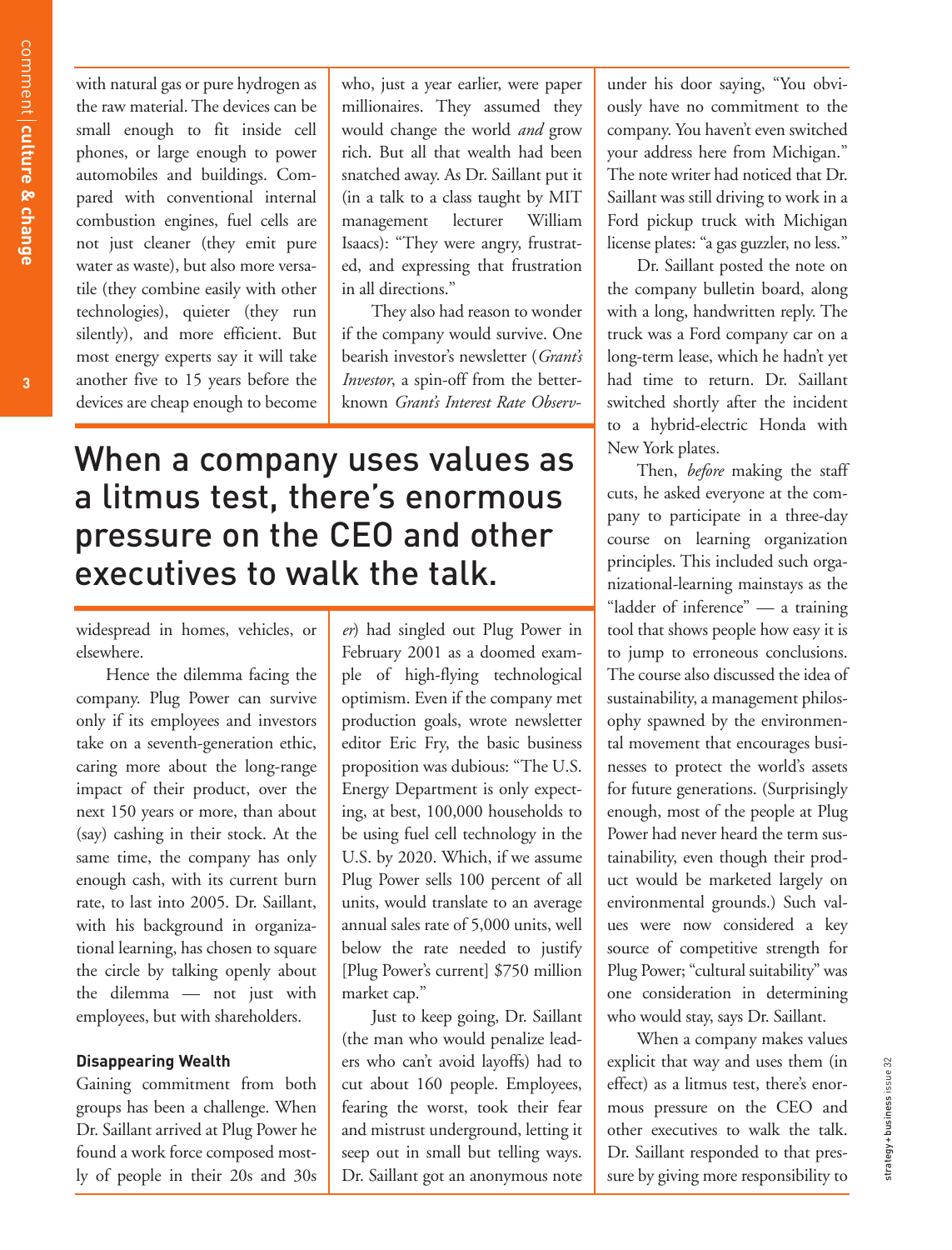**4**

more people. By the time I visited Plug Power this year, the company had generated a management structure resembling a set of concentric circles. Semiformal groups of executives and selected high performers met regularly to establish long-term goals and priorities. One group of individuals, the (self-named) "Spark Plugs," had generated a set of strategic plans, including a values statement for the company that said: "Our future children will know our company was one steward of the energy transformation." It was apropos: Children rank high in the Plug Power cultural consciousness. The company invites employees' family members to picnics, holiday parties, and other company events and publishes a calendar featuring drawings by employees' children. The most prominent feature of Dr. Saillant's office are pictures of children — his own grandchildren and other kids. All these kids represent, among other things, a reminder that people stay at Plug Power for reasons that transcend money.

"I got here when the stock was on its way back down," says Spark Plug Koren Hart, "and it was *still* a lot more exciting than many other places. A lot of the drive comes from helping to create something that's going to be around a long time. People are not stifled here when they have an idea. Sometimes they're told, 'We can't afford to focus on that now. But you can work on it on your own time.' And that's a nice freedom to have."

You can imagine *Grant's Investor* being skeptical about children's calendars and talk of value that transcends money — particularly from a company with Plug Power's history. The fact remains that Plug Power is struggling to find

the cash it needs. Revenues have nearly doubled in the last year, from \$6 million to \$12 million, but \$12 million is still far less than the company demands. In March 2003, the company closed on an acquisition of a cash-rich fuel cell manufacturer called H Power — in effect, a move to bring in cash by paying for it with stock. Wall Street is still, at best, neutral: RBC Investors (part of the Royal Bank of Canada) downgraded its rating on February 26 from "hold" to "underperform." The industry analyst there, Jarett Carson, credited Dr. Saillant with "excellent progress in cutting expenses and [bringing] the company back from the brink." Nonetheless, he noted a Catch-22: If the stock price goes up, there's increasing incentive for the original investors to sell their shares — particularly some of the GE investors who have their own labs to fund in a difficult economy.

#### **Stoic Pessimism**

Dr. Saillant's approach for the last two years has been to show up before investors with stoic pessimism about his own company's prospects. The 2002 annual report, instead of burying the notice of risk as most companies do, spent eight pages listing all the things that could go wrong — everything from faulty technologies to accidents to natural gas shortages to problems with distributors to the worst possibility of all, that the people of Plug Power won't be capable enough to fulfill their aspirations and promises. Dr. Saillant was so deliberately downbeat at the 2002 annual meeting that a shareholder admonished him: "I'm a little disturbed. Everything [you say] is negative, almost doom and gloom."

"It disturbs me too," Dr. Saillant replied. "Sorry to make it hurtful." As the local magazine *Business Review* reported, Dr. Saillant then went on to say, "People invest for a variety of reasons. Only people who have the will to invest in this kind of investment should do that, and you should do that consciously."

At the end of the meeting, the shareholders enthusiastically applauded him. Even the skeptical shareholder told *Business Review*, "He's an honest individual. I'm going to stay with [Plug Power]." At last May's annual meeting, although the revenues and prospects had improved somewhat, low expectations continued. Dr. Saillant, who assumes a Mel Brooks–like cheerfulness about dim prospects ("hope for the best; expect the worst"), is still trying to establish a leadership style very different from the boosterism of his predecessor.

"Today's investment capital," says Dr. Saillant, "recognizes that it's not knowledgeable enough to place a single bet on any one company. If they knew that they would get a certain return after five years, that's one thing. But there are a lot of promises out there. Now, investors realize that all bets are not equal. My job, in this context, is to provide enough intelligence so that investors have enough comfort to separate themselves from their fear."

Since my visit to Plug Power, I've been trying to figure out whether the capital that Dr. Saillant is seeking actually exists, in a quantity large enough to make a difference. Some writers, like the British academics Daniel Ben-Ami, author of *Cowardly Capitalism: The Myth of the Global Financial Casino* (John Wiley & Sons, 2001), and Benjamin Hunt, author of *The Timid*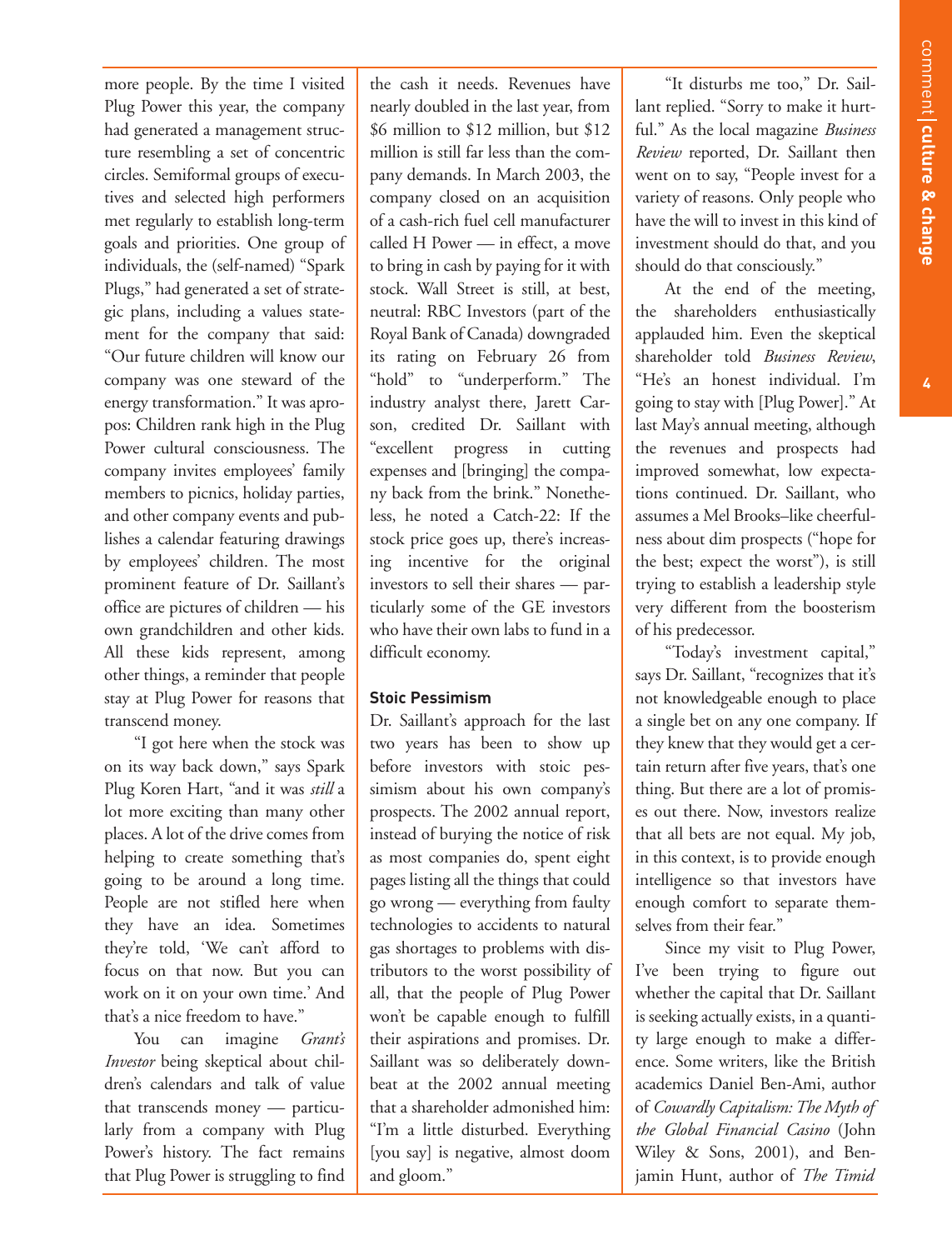*Corporation: Why Business Is Terrified of Taking Risk* (Halstead Press, 2003), argue that capital is gone for good — a consequence of the evermore-ingrained risk aversion that has become endemic to mainstream business.

"The drying up of capital is making it difficult for companies to take chances," says Mr. Hunt. "Corporate executives are returning millions of dollars to investors in stock buybacks, rather than taking it on themselves to explore new things. On the investment side, the same risk aversion shows up in the rise of index tracking funds: investors herding together to avoid losses. With the result that the whole system is far less dynamic and innovative than it needs to be."

But at least one observer draws a very different conclusion. The Venezuelan economic historian Carlota Perez published a book last year, *Technological Revolutions and Financial Capital: The Dynamics of Bubbles and Golden Ages* (Edward Elgar, 2002), that has been extravagantly praised by such economic luminaries as the economist W. Brian Arthur and William Janeway, a Warburg Pincus executive. Ms. Perez's book maintains that there have been five great surges of industrial development since the industrial revolution began in the late 1700s. Each of the five cycles followed the same pattern: a bold new technological "big bang," a highly speculative period of enthusiasm (which she calls "frenzy") leading to an economic crisis; then a more fundamentally solid growth surge (which she calls "synergy") maturing into slow lethargy. Each cycle represents an entire re-creation of industrial infrastructure; the cycle starting in 1908 transformed a steam-driven

society into one suffused with electricity and petroleum.

#### **In Search of Patient Capital**

In all five cycles, the key driver is conflict between two types of capital: financial capital drawn from investors, and more patient production capital, which comes increasingly from profits as upstart companies become viable and venerable.

Consider, for instance, the surge we're in right now, which, according to Ms. Perez, began with the expanded commercial development of the semiconductor around and technology decisions directed to the steady expansion of production and markets." Trust, in other words, becomes a core component of transforming crazes into sustainable growth.

If Carlota Perez is right, then the highest-leverage move an entrepreneur/CEO like Roger Saillant can make is to build trust — not in his products so much as in himself and in the people of his company. At this moment in the cycle, any innovative company, if it really wants patient capital, can't attract that capital through a formula. It

### There's always a leap of faith when people start a business. Today, all the players must jump together.

1971. For the first 30 years, financial capital and short-term returns dominate the system. The crisis (which just passed) always involves overreaching, bubbles bursting, and evidence of chicanery coming to light. If this cycle follows the patterns of the past four, production capital — innately more patient will emerge in a host of places. Investors, picking up on this, will put their money into the long-term fundamentals.

One might conclude, then, that companies such as Plug Power (if they're right about their technology) need only wait to become the leaders of the new industry they're building. But it's not quite so simple. Ms. Perez notes that in the synergy phase of the cycle, "short-term financial criteria, apart from the risk of stimulating dishonesty, can no longer serve to guide investment

can do it only by developing an inclusive, creative, and truthful strategy that unites the interests of employees and investors. There's always a leap of faith when people start a business; but now we're at a point in the cycle where all the players, especially employees and investors, have to jump together. This in turn requires a different kind of CEO; rather than an allpowerful commander, it requires someone (like Dr. Saillant) who knows how to convene employees and investors and keep them focused on a common dream.

Is it too daunting to bet all this on the turn of a cycle? Neither the employees of Plug Power, nor the CEO, nor (in the end) investors who want to win the next round have much choice.  $\pm$